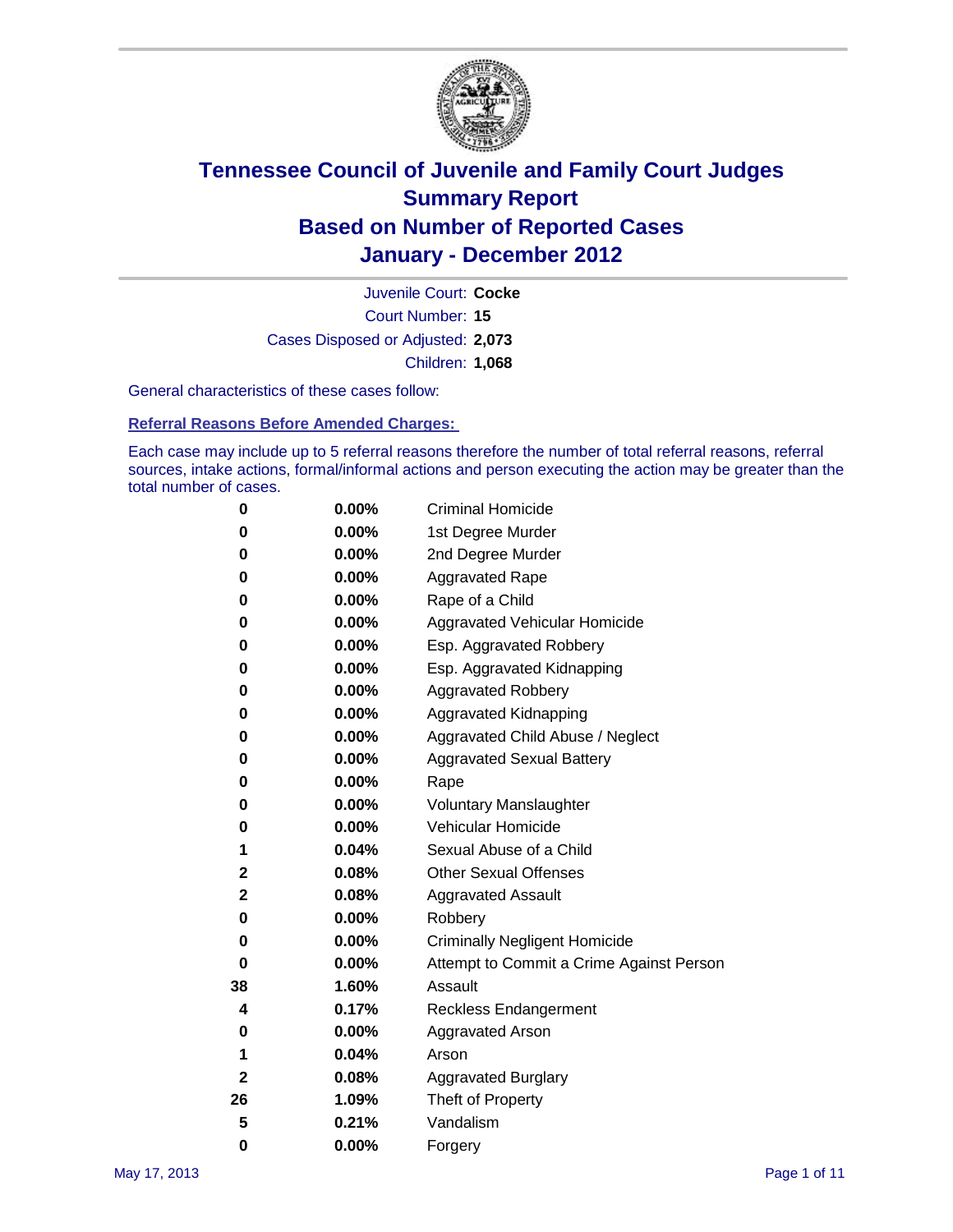

Court Number: **15** Juvenile Court: **Cocke** Cases Disposed or Adjusted: **2,073** Children: **1,068**

#### **Referral Reasons Before Amended Charges:**

Each case may include up to 5 referral reasons therefore the number of total referral reasons, referral sources, intake actions, formal/informal actions and person executing the action may be greater than the total number of cases.

| $\pmb{0}$    | 0.00%    | <b>Worthless Checks</b>                                     |
|--------------|----------|-------------------------------------------------------------|
| 0            | 0.00%    | Illegal Possession / Fraudulent Use of Credit / Debit Cards |
| 0            | 0.00%    | <b>Burglary</b>                                             |
| 0            | $0.00\%$ | Unauthorized Use of a Vehicle                               |
| 1            | 0.04%    | <b>Cruelty to Animals</b>                                   |
| $\bf{0}$     | 0.00%    | Sale of Controlled Substances                               |
| 22           | 0.93%    | <b>Other Drug Offenses</b>                                  |
| 5            | 0.21%    | Possession of Controlled Substances                         |
| 0            | $0.00\%$ | <b>Criminal Attempt</b>                                     |
| 1            | 0.04%    | Carrying Weapons on School Property                         |
| 1            | 0.04%    | Unlawful Carrying / Possession of a Weapon                  |
| 1            | 0.04%    | <b>Evading Arrest</b>                                       |
| 0            | 0.00%    | Escape                                                      |
| $\mathbf{2}$ | 0.08%    | Driving Under Influence (DUI)                               |
| 22           | 0.93%    | Possession / Consumption of Alcohol                         |
| 1            | 0.04%    | Resisting Stop, Frisk, Halt, Arrest or Search               |
| 0            | $0.00\%$ | <b>Aggravated Criminal Trespass</b>                         |
| 1            | 0.04%    | Harassment                                                  |
| 3            | 0.13%    | Failure to Appear                                           |
| 4            | 0.17%    | Filing a False Police Report                                |
| 1            | 0.04%    | Criminal Impersonation                                      |
| 18           | 0.76%    | <b>Disorderly Conduct</b>                                   |
| $\mathbf 2$  | 0.08%    | <b>Criminal Trespass</b>                                    |
| 3            | 0.13%    | Public Intoxication                                         |
| 0            | $0.00\%$ | Gambling                                                    |
| 120          | 5.05%    | <b>Traffic</b>                                              |
| 0            | $0.00\%$ | <b>Local Ordinances</b>                                     |
| 0            | 0.00%    | Violation of Wildlife Regulations                           |
| 3            | 0.13%    | Contempt of Court                                           |
| 64           | 2.69%    | Violation of Probation                                      |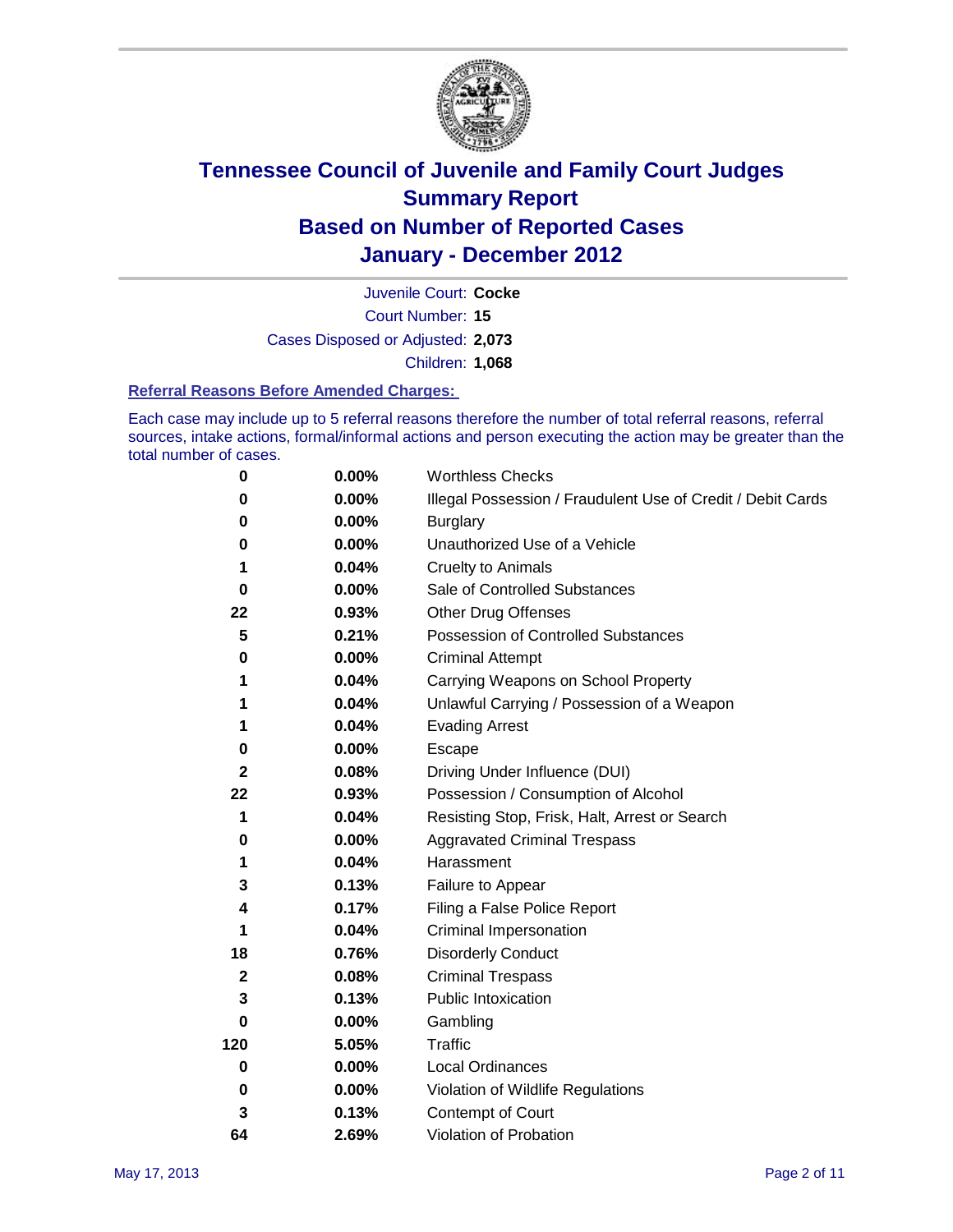

Court Number: **15** Juvenile Court: **Cocke** Cases Disposed or Adjusted: **2,073** Children: **1,068**

#### **Referral Reasons Before Amended Charges:**

Each case may include up to 5 referral reasons therefore the number of total referral reasons, referral sources, intake actions, formal/informal actions and person executing the action may be greater than the total number of cases.

| $\overline{7}$ | 0.29%    | Violation of Aftercare                 |
|----------------|----------|----------------------------------------|
| 23             | 0.97%    | <b>Unruly Behavior</b>                 |
| 111            | 4.67%    | Truancy                                |
| 24             | 1.01%    | In-State Runaway                       |
| $\mathbf 0$    | 0.00%    | Out-of-State Runaway                   |
| 16             | 0.67%    | Possession of Tobacco Products         |
| 1              | 0.04%    | Violation of a Valid Court Order       |
| 10             | 0.42%    | <b>Violation of Curfew</b>             |
| 0              | 0.00%    | <b>Sexually Abused Child</b>           |
| 0              | $0.00\%$ | <b>Physically Abused Child</b>         |
| 256            | 10.78%   | Dependency / Neglect                   |
| 35             | 1.47%    | <b>Termination of Parental Rights</b>  |
| 0              | $0.00\%$ | <b>Violation of Pretrial Diversion</b> |
| 0              | 0.00%    | Violation of Informal Adjustment       |
| 212            | 8.93%    | <b>Judicial Review</b>                 |
| $\bf{0}$       | $0.00\%$ | <b>Administrative Review</b>           |
| 96             | 4.04%    | <b>Foster Care Review</b>              |
| 104            | 4.38%    | Custody                                |
| 30             | 1.26%    | Visitation                             |
| 5              | 0.21%    | Paternity / Legitimation               |
| 759            | 31.96%   | <b>Child Support</b>                   |
| 0              | 0.00%    | <b>Request for Medical Treatment</b>   |
| 0              | 0.00%    | <b>Consent to Marry</b>                |
| 330            | 13.89%   | Other                                  |
| 2,375          | 100.00%  | <b>Total Referrals</b>                 |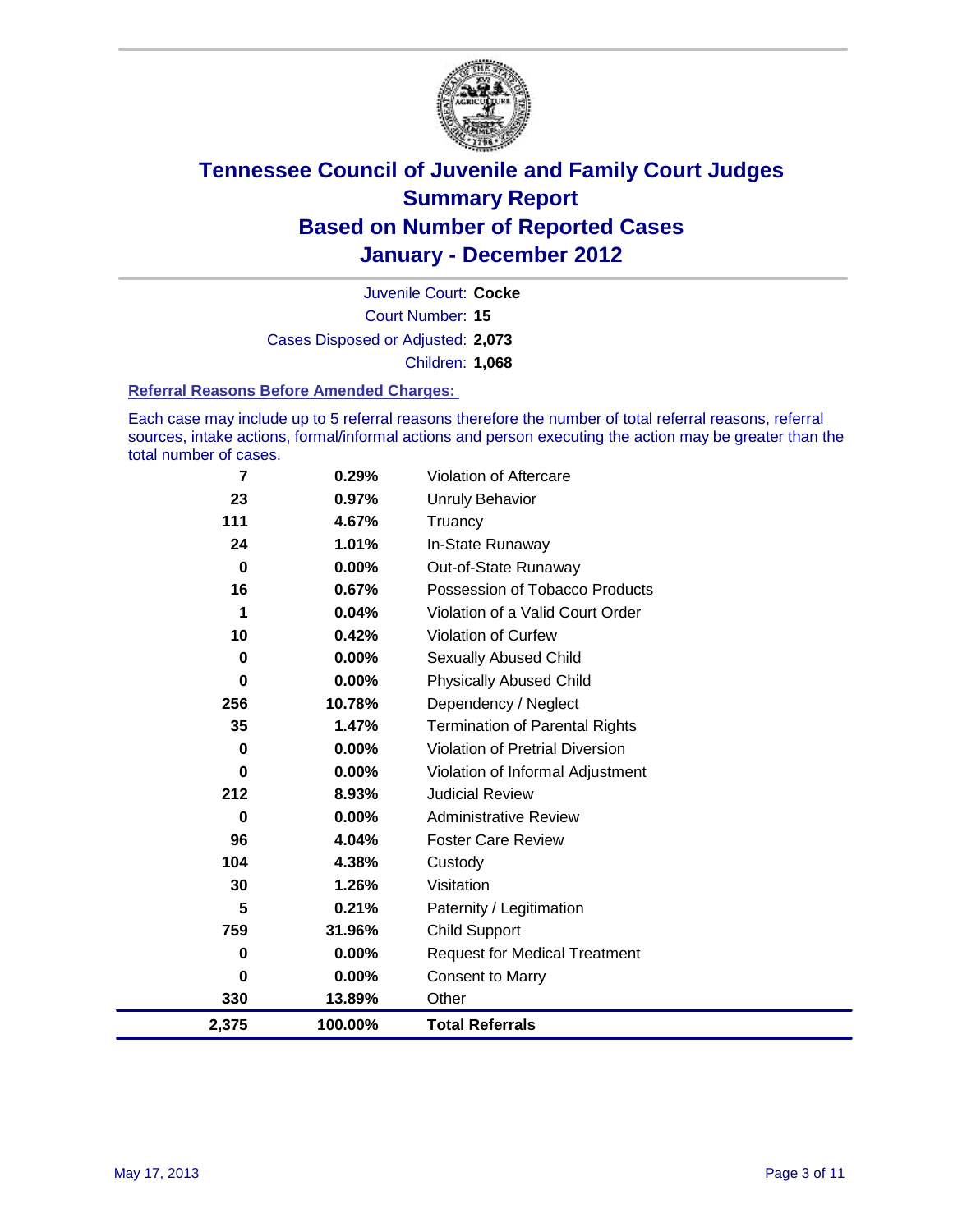

| Juvenile Court: Cocke      |                                   |                                   |  |  |
|----------------------------|-----------------------------------|-----------------------------------|--|--|
|                            | <b>Court Number: 15</b>           |                                   |  |  |
|                            | Cases Disposed or Adjusted: 2,073 |                                   |  |  |
|                            |                                   | Children: 1,068                   |  |  |
| <b>Referral Sources: 1</b> |                                   |                                   |  |  |
| 336                        | 14.15%                            | Law Enforcement                   |  |  |
| 233                        | 9.81%                             | Parents                           |  |  |
| 286                        | 12.04%                            | <b>Relatives</b>                  |  |  |
| 0                          | 0.00%                             | Self                              |  |  |
| 109                        | 4.59%                             | School                            |  |  |
| $\bf{0}$                   | $0.00\%$                          | <b>CSA</b>                        |  |  |
| 579                        | 24.38%                            | <b>DCS</b>                        |  |  |
| 545                        | 22.95%                            | <b>Other State Department</b>     |  |  |
| $\bf{0}$                   | $0.00\%$                          | <b>District Attorney's Office</b> |  |  |
| 165                        | 6.95%                             | <b>Court Staff</b>                |  |  |
| 0                          | 0.00%                             | Social Agency                     |  |  |
| 6                          | 0.25%                             | <b>Other Court</b>                |  |  |
| 5                          | 0.21%                             | Victim                            |  |  |
| 0                          | $0.00\%$                          | Child & Parent                    |  |  |
| $\mathbf 0$                | 0.00%                             | Hospital                          |  |  |
| 11                         | 0.46%                             | Unknown                           |  |  |
| 100                        | 4.21%                             | Other                             |  |  |
| 2,375                      | 100.00%                           | <b>Total Referral Sources</b>     |  |  |

### **Age of Child at Referral: 2**

| 1,068    | 100.00% | <b>Total Child Count</b> |
|----------|---------|--------------------------|
| $\bf{0}$ | 0.00%   | <b>Unknown</b>           |
| 41       | 3.84%   | Ages 19 and Over         |
| 158      | 14.79%  | Ages 17 through 18       |
| 201      | 18.82%  | Ages 15 through 16       |
| 93       | 8.71%   | Ages 13 through 14       |
| 77       | 7.21%   | Ages 11 through 12       |
| 498      | 46.63%  | Ages 10 and Under        |
|          |         |                          |

<sup>1</sup> If different than number of Referral Reasons (2375), verify accuracy of your court's data.

<sup>2</sup> One child could be counted in multiple categories, verify accuracy of your court's data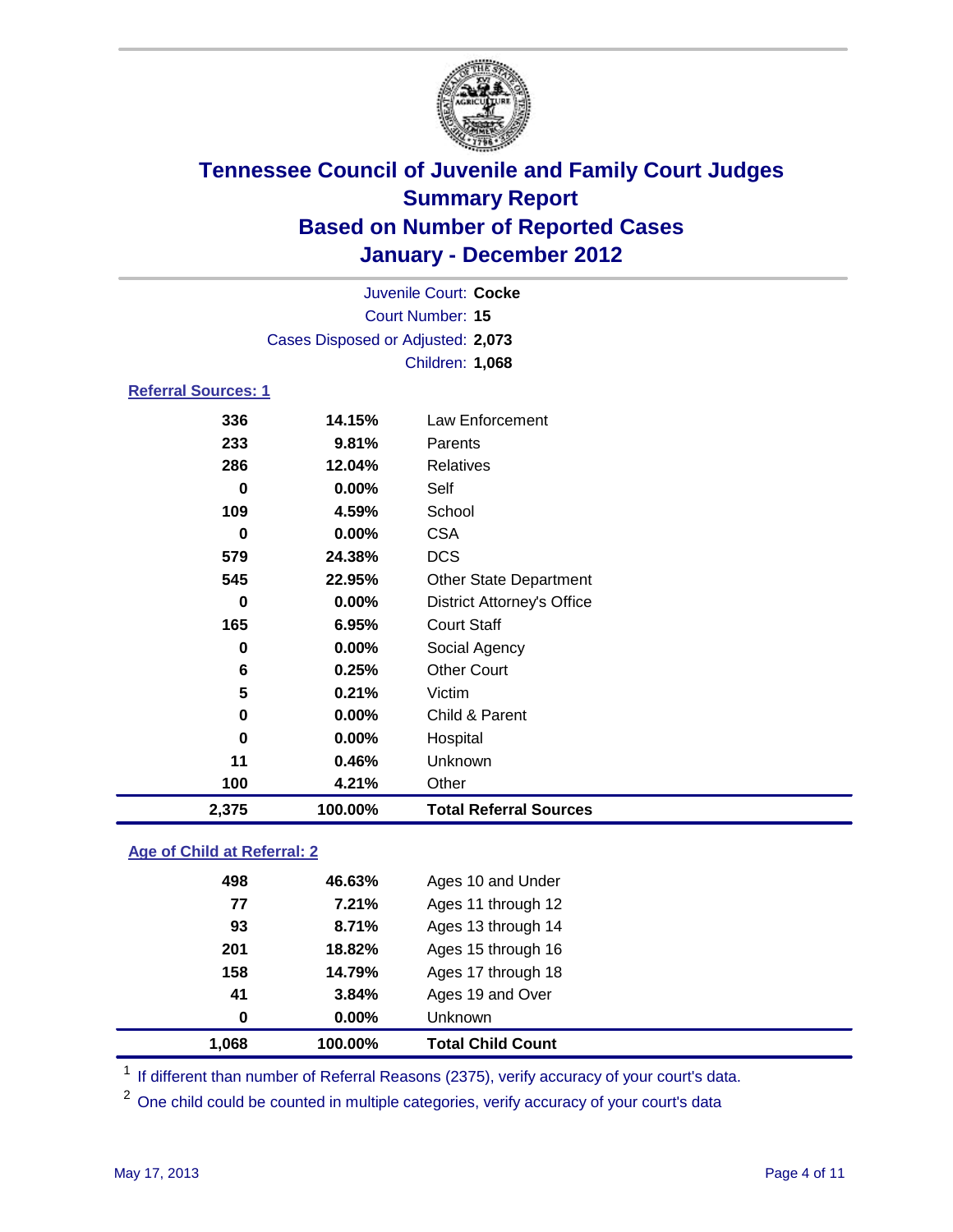

| Juvenile Court: Cocke                   |                                   |                          |  |  |  |
|-----------------------------------------|-----------------------------------|--------------------------|--|--|--|
|                                         | Court Number: 15                  |                          |  |  |  |
|                                         | Cases Disposed or Adjusted: 2,073 |                          |  |  |  |
|                                         |                                   | Children: 1,068          |  |  |  |
| Sex of Child: 1                         |                                   |                          |  |  |  |
| 574                                     | 53.75%                            | Male                     |  |  |  |
| 494                                     | 46.25%                            | Female                   |  |  |  |
| $\mathbf 0$                             | 0.00%                             | Unknown                  |  |  |  |
| 1,068                                   | 100.00%                           | <b>Total Child Count</b> |  |  |  |
| Race of Child: 1                        |                                   |                          |  |  |  |
| 993                                     | 92.98%                            | White                    |  |  |  |
| 32                                      | 3.00%                             | African American         |  |  |  |
| 3                                       | 0.28%                             | Native American          |  |  |  |
| 3                                       | 0.28%                             | Asian                    |  |  |  |
| 22                                      | 2.06%                             | Mixed                    |  |  |  |
| 15                                      | 1.40%                             | Unknown                  |  |  |  |
| 1,068                                   | 100.00%                           | <b>Total Child Count</b> |  |  |  |
| <b>Hispanic Origin: 1</b>               |                                   |                          |  |  |  |
| 60                                      | 5.62%                             | Yes                      |  |  |  |
| 993                                     | 92.98%                            | <b>No</b>                |  |  |  |
| 15                                      | 1.40%                             | Unknown                  |  |  |  |
| 1,068                                   | 100.00%                           | <b>Total Child Count</b> |  |  |  |
| <b>School Enrollment of Children: 1</b> |                                   |                          |  |  |  |
| 773                                     | 72.38%                            | Yes                      |  |  |  |
| 126                                     | 11.80%                            | No                       |  |  |  |
| 169                                     | 15.82%                            | Unknown                  |  |  |  |
| 1,068                                   | <b>Total Child Count</b>          |                          |  |  |  |

<sup>1</sup> One child could be counted in multiple categories, verify accuracy of your court's data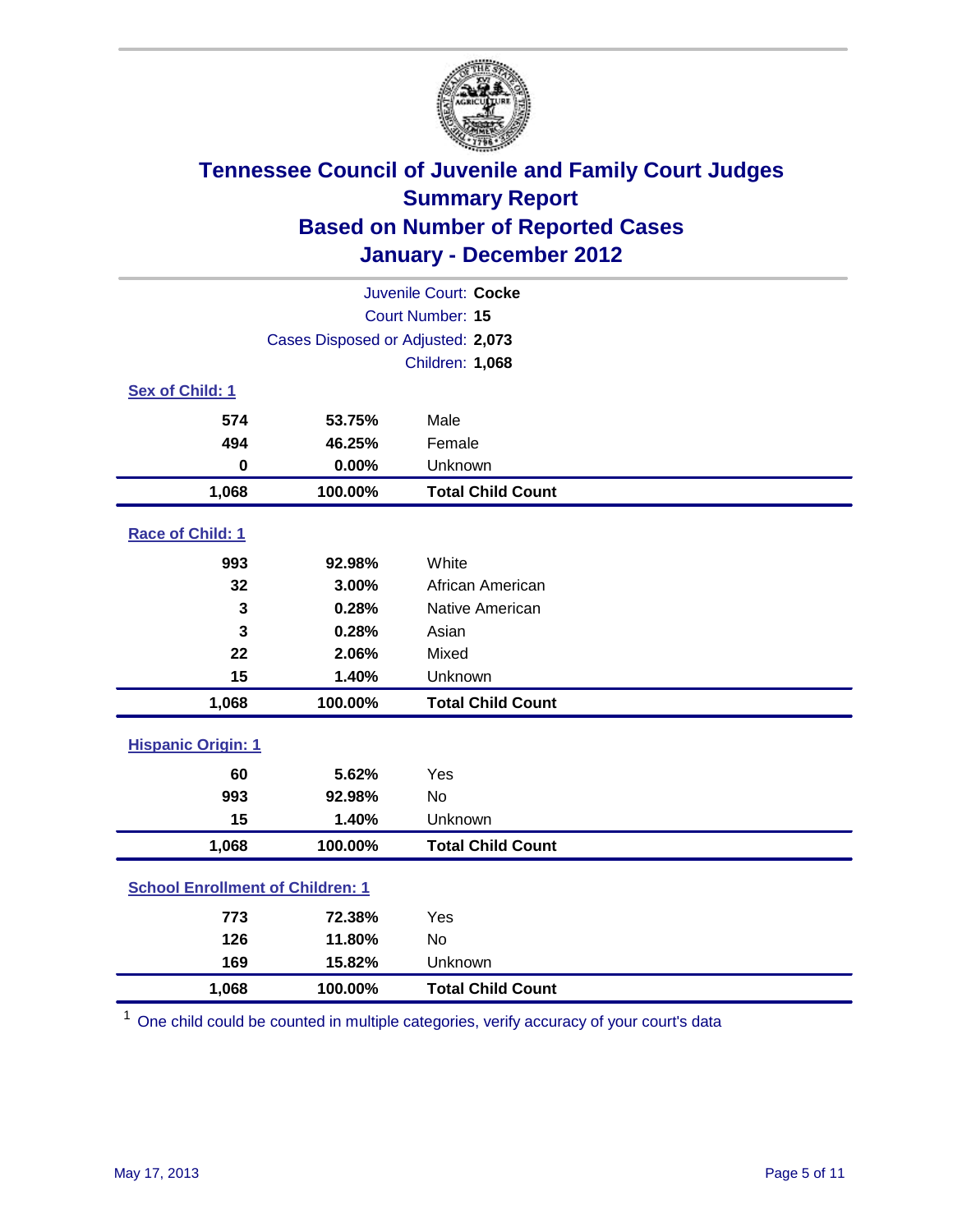

Court Number: **15** Juvenile Court: **Cocke** Cases Disposed or Adjusted: **2,073** Children: **1,068**

### **Living Arrangement of Child at Time of Referral: 1**

| 1,068 | 100.00%  | <b>Total Child Count</b>     |
|-------|----------|------------------------------|
| 26    | 2.43%    | Other                        |
| 98    | 9.18%    | <b>Unknown</b>               |
| 8     | 0.75%    | Independent                  |
| 0     | $0.00\%$ | In an Institution            |
| 6     | 0.56%    | In a Residential Center      |
| 8     | 0.75%    | In a Group Home              |
| 67    | 6.27%    | With Foster Family           |
| 6     | 0.56%    | With Adoptive Parents        |
| 298   | 27.90%   | <b>With Relatives</b>        |
| 81    | 7.58%    | With Father                  |
| 290   | 27.15%   | <b>With Mother</b>           |
| 11    | $1.03\%$ | With Mother and Stepfather   |
| 4     | 0.37%    | With Father and Stepmother   |
| 165   | 15.45%   | With Both Biological Parents |
|       |          |                              |

#### **Type of Detention: 2**

| 2,073        | 100.00%  | <b>Total Detention Count</b> |
|--------------|----------|------------------------------|
| $\mathbf{2}$ | 0.10%    | Other                        |
| 2,029        | 97.88%   | Does Not Apply               |
| 0            | $0.00\%$ | Unknown                      |
| $\mathbf{2}$ | 0.10%    | <b>Psychiatric Hospital</b>  |
| 0            | 0.00%    | Jail - No Separation         |
| 0            | $0.00\%$ | Jail - Partial Separation    |
| 0            | 0.00%    | Jail - Complete Separation   |
| 40           | 1.93%    | Juvenile Detention Facility  |
| 0            | $0.00\%$ | Non-Secure Placement         |
|              |          |                              |

<sup>1</sup> One child could be counted in multiple categories, verify accuracy of your court's data

<sup>2</sup> If different than number of Cases (2073) verify accuracy of your court's data.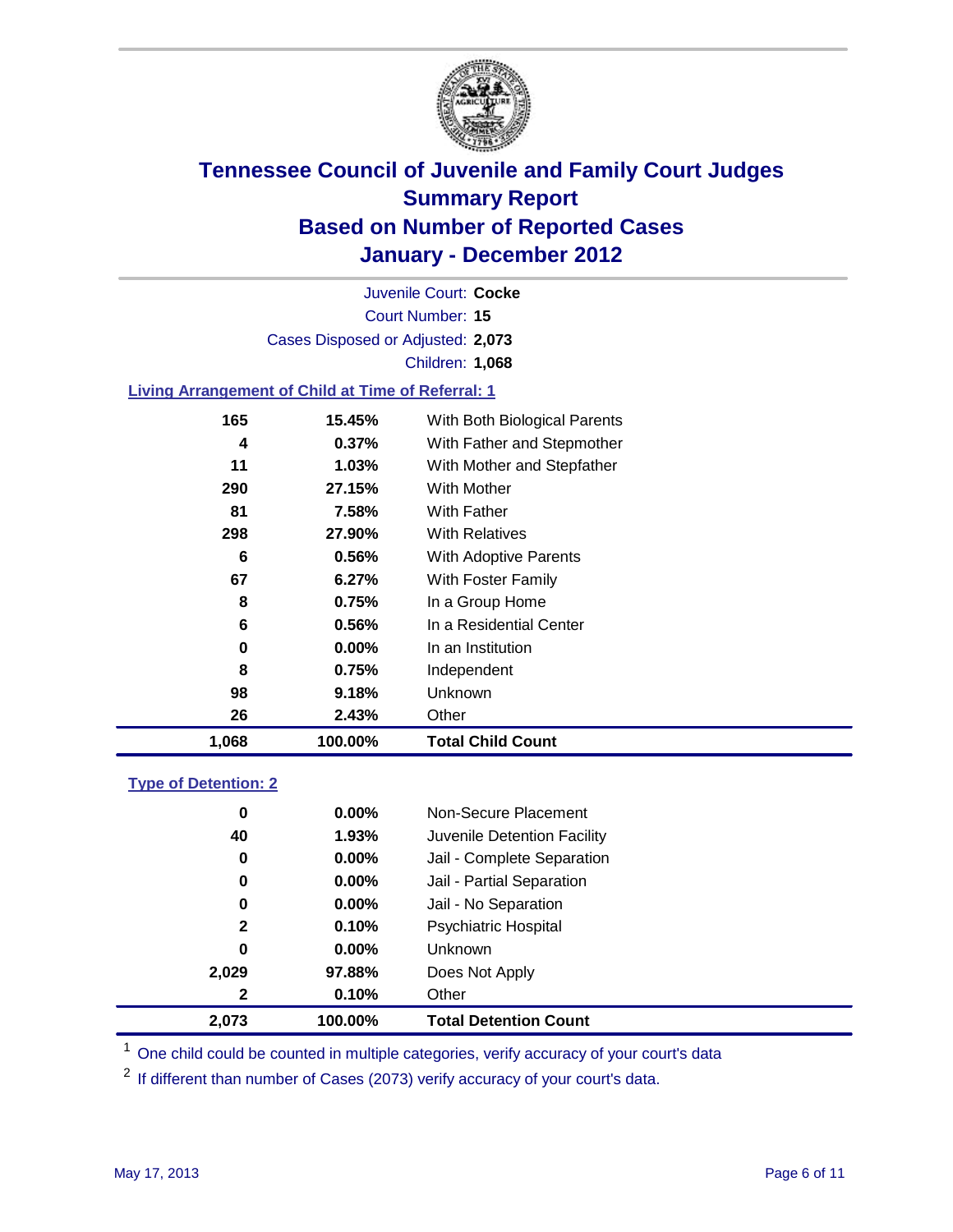

|                                                    | Juvenile Court: Cocke             |                                      |  |  |  |
|----------------------------------------------------|-----------------------------------|--------------------------------------|--|--|--|
|                                                    | Court Number: 15                  |                                      |  |  |  |
|                                                    | Cases Disposed or Adjusted: 2,073 |                                      |  |  |  |
|                                                    |                                   | Children: 1,068                      |  |  |  |
| <b>Placement After Secure Detention Hearing: 1</b> |                                   |                                      |  |  |  |
| $\mathbf{2}$                                       | 0.10%                             | Returned to Prior Living Arrangement |  |  |  |
| 16                                                 | 0.77%                             | Juvenile Detention Facility          |  |  |  |
| $\bf{0}$                                           | 0.00%                             | Jail                                 |  |  |  |
| 1                                                  | 0.05%                             | Shelter / Group Home                 |  |  |  |
| 49                                                 | 2.36%                             | Foster Family Home                   |  |  |  |
| 0                                                  | 0.00%                             | Psychiatric Hospital                 |  |  |  |
| 3                                                  | 0.14%                             | Unknown                              |  |  |  |
| 2,000                                              | 96.48%                            | Does Not Apply                       |  |  |  |
| 2                                                  | 0.10%                             | Other                                |  |  |  |
| 2,073                                              | 100.00%                           | <b>Total Placement Count</b>         |  |  |  |
|                                                    |                                   |                                      |  |  |  |
| <b>Intake Actions: 2</b>                           |                                   |                                      |  |  |  |
| 1,827                                              | 76.93%                            | <b>Petition Filed</b>                |  |  |  |
| 113                                                | 4.76%                             | <b>Motion Filed</b>                  |  |  |  |
| 195                                                | 8.21%                             | <b>Citation Processed</b>            |  |  |  |
| 14                                                 | 0.59%                             | Notification of Paternity Processed  |  |  |  |
| 159                                                | 6.69%                             | Scheduling of Judicial Review        |  |  |  |
| 4                                                  | 0.17%                             | Scheduling of Administrative Review  |  |  |  |
| 3                                                  | 0.13%                             | Scheduling of Foster Care Review     |  |  |  |
| $\Omega$                                           | 0.00%                             | <b>Unknown</b>                       |  |  |  |
| 42                                                 | 1.77%                             | Does Not Apply                       |  |  |  |
| 18                                                 | 0.76%                             | Other                                |  |  |  |
| 2,375                                              | 100.00%                           | <b>Total Intake Count</b>            |  |  |  |

<sup>1</sup> If different than number of Cases (2073) verify accuracy of your court's data.

<sup>2</sup> If different than number of Referral Reasons (2375), verify accuracy of your court's data.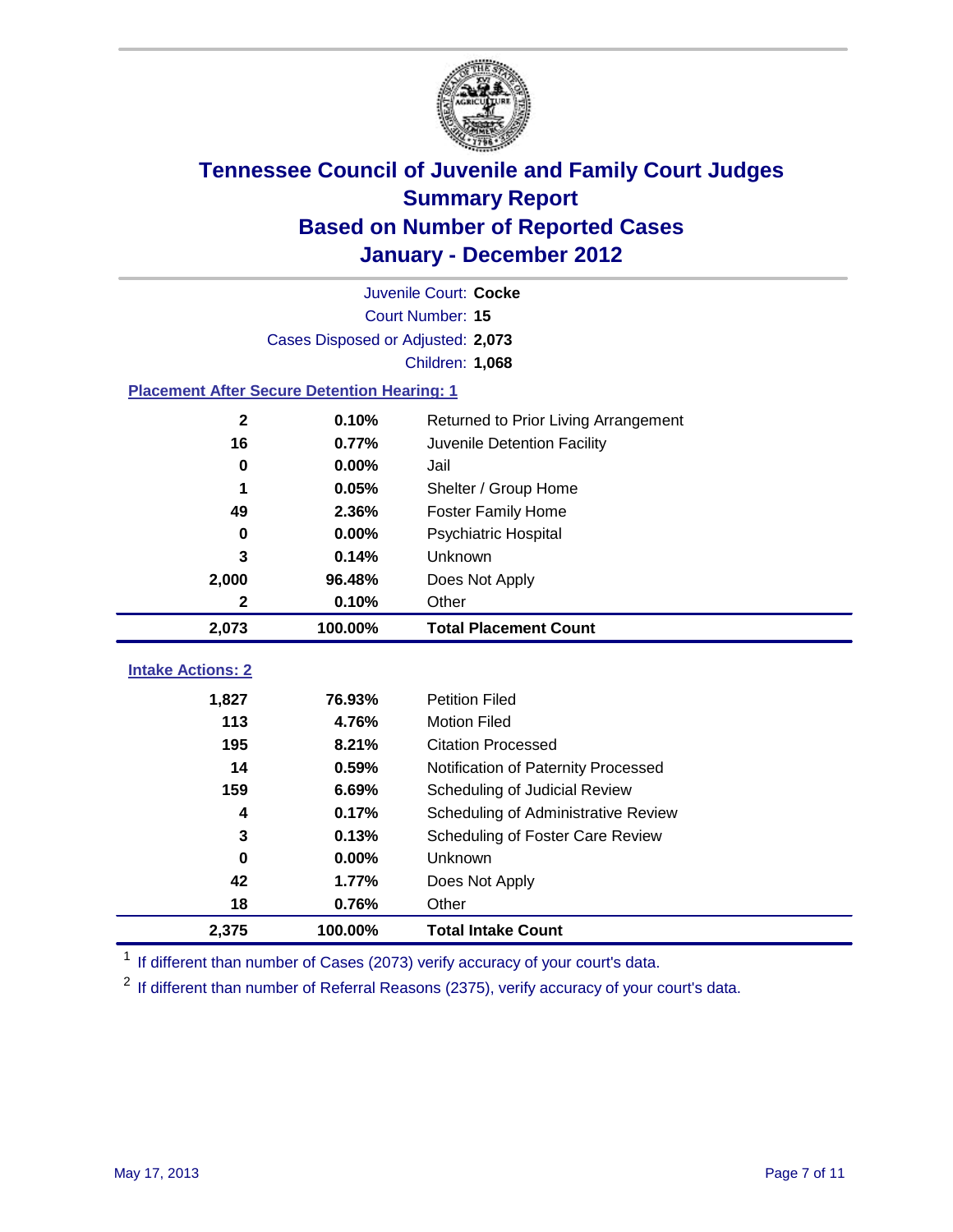

Court Number: **15** Juvenile Court: **Cocke** Cases Disposed or Adjusted: **2,073** Children: **1,068**

### **Last Grade Completed by Child: 1**

| 1,068        | 100.00% | <b>Total Child Count</b> |
|--------------|---------|--------------------------|
| 10           | 0.94%   | Other                    |
| 173          | 16.20%  | Unknown                  |
| 19           | 1.78%   | Never Attended School    |
| 12           | 1.12%   | Graduated                |
| $\mathbf{2}$ | 0.19%   | <b>GED</b>               |
| $\mathbf 0$  | 0.00%   | Non-Graded Special Ed    |
| 7            | 0.66%   | 12th Grade               |
| 81           | 7.58%   | 11th Grade               |
| 80           | 7.49%   | 10th Grade               |
| 74           | 6.93%   | 9th Grade                |
| 84           | 7.87%   | 8th Grade                |
| 40           | 3.75%   | 7th Grade                |
| 44           | 4.12%   | 6th Grade                |
| 25           | 2.34%   | 5th Grade                |
| 38           | 3.56%   | 4th Grade                |
| 28           | 2.62%   | 3rd Grade                |
| 13           | 1.22%   | 2nd Grade                |
| 39           | 3.65%   | 1st Grade                |
| 29           | 2.72%   | Kindergarten             |
| 24           | 2.25%   | Preschool                |
| 246          | 23.03%  | Too Young for School     |

### **Enrolled in Special Education: 1**

| 1,068 | 100.00% | <b>Total Child Count</b> |
|-------|---------|--------------------------|
| 150   | 14.04%  | Unknown                  |
| 891   | 83.43%  | No                       |
| 27    | 2.53%   | Yes                      |
|       |         |                          |

One child could be counted in multiple categories, verify accuracy of your court's data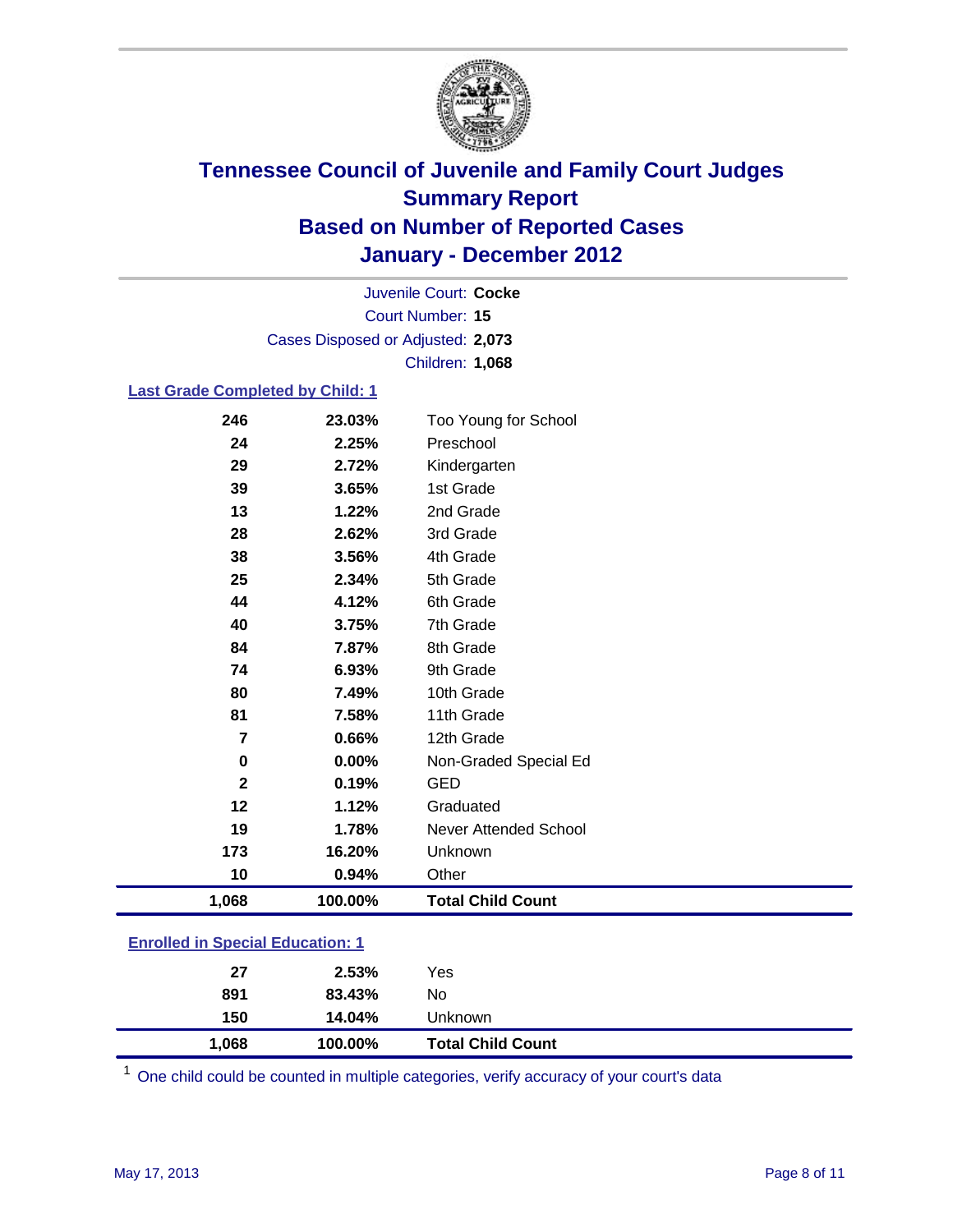

| Juvenile Court: Cocke        |                                   |                           |  |  |  |
|------------------------------|-----------------------------------|---------------------------|--|--|--|
|                              | Court Number: 15                  |                           |  |  |  |
|                              | Cases Disposed or Adjusted: 2,073 |                           |  |  |  |
|                              | Children: 1,068                   |                           |  |  |  |
| <b>Action Executed By: 1</b> |                                   |                           |  |  |  |
| 2,375                        | 100.00%                           | Judge                     |  |  |  |
| 0                            | $0.00\%$                          | Magistrate                |  |  |  |
| $\bf{0}$                     | $0.00\%$                          | <b>YSO</b>                |  |  |  |
| 0                            | $0.00\%$                          | Other                     |  |  |  |
| 0                            | $0.00\%$                          | Unknown                   |  |  |  |
| 2,375                        | 100.00%                           | <b>Total Action Count</b> |  |  |  |

### **Formal / Informal Actions: 1**

| 171   | 7.20%    | <b>Dismissed</b>                                 |
|-------|----------|--------------------------------------------------|
| 0     | $0.00\%$ | Retired / Nolle Prosequi                         |
| 207   | 8.72%    | <b>Complaint Substantiated Delinquent</b>        |
| 103   | 4.34%    | <b>Complaint Substantiated Status Offender</b>   |
| 493   | 20.76%   | <b>Complaint Substantiated Dependent/Neglect</b> |
| 0     | $0.00\%$ | <b>Complaint Substantiated Abused</b>            |
| 0     | $0.00\%$ | <b>Complaint Substantiated Mentally III</b>      |
| 167   | 7.03%    | Informal Adjustment                              |
| 0     | $0.00\%$ | <b>Pretrial Diversion</b>                        |
| 0     | $0.00\%$ | <b>Transfer to Adult Court Hearing</b>           |
| 0     | $0.00\%$ | Charges Cleared by Transfer to Adult Court       |
| 0     | $0.00\%$ | <b>Special Proceeding</b>                        |
| 168   | 7.07%    | <b>Review Concluded</b>                          |
| 9     | 0.38%    | Case Held Open                                   |
| 1,057 | 44.51%   | Other                                            |
| 0     | 0.00%    | Unknown                                          |
| 2,375 | 100.00%  | <b>Total Action Count</b>                        |

<sup>1</sup> If different than number of Referral Reasons (2375), verify accuracy of your court's data.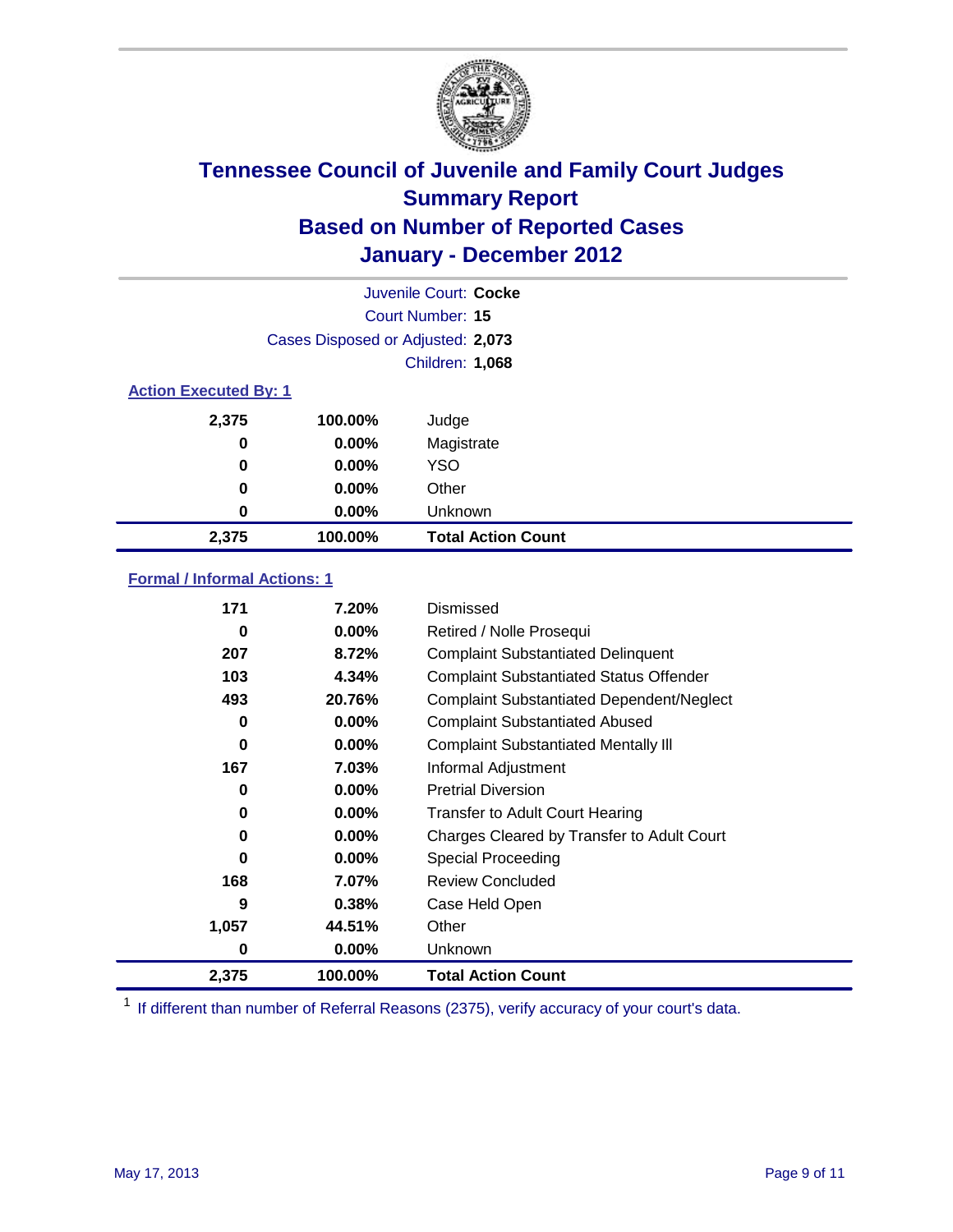

|                       |                                   | Juvenile Court: Cocke                                 |
|-----------------------|-----------------------------------|-------------------------------------------------------|
|                       |                                   | <b>Court Number: 15</b>                               |
|                       | Cases Disposed or Adjusted: 2,073 |                                                       |
|                       |                                   | Children: 1,068                                       |
| <b>Case Outcomes:</b> |                                   | There can be multiple outcomes for one child or case. |
| 509                   | 13.41%                            | <b>Case Dismissed</b>                                 |
| 0                     | 0.00%                             | Case Retired or Nolle Prosequi                        |
| 46                    | 1.21%                             | Warned / Counseled                                    |
| 0                     | 0.00%                             | <b>Held Open For Review</b>                           |
| 38                    | 1.00%                             | Supervision / Probation to Juvenile Court             |
| 0                     | 0.00%                             | <b>Probation to Parents</b>                           |
| 1                     | 0.03%                             | Referral to Another Entity for Supervision / Service  |
| 56                    | 1.48%                             | Referred for Mental Health Counseling                 |
| 47                    | 1.24%                             | Referred for Alcohol and Drug Counseling              |
| 0                     | 0.00%                             | <b>Referred to Alternative School</b>                 |
| 0                     | 0.00%                             | Referred to Private Child Agency                      |
| 14                    | 0.37%                             | Referred to Defensive Driving School                  |
| 3                     | 0.08%                             | Referred to Alcohol Safety School                     |
| 0                     | 0.00%                             | Referred to Juvenile Court Education-Based Program    |
| 10                    | 0.26%                             | Driver's License Held Informally                      |
| 0                     | 0.00%                             | <b>Voluntary Placement with DMHMR</b>                 |
| 0                     | 0.00%                             | <b>Private Mental Health Placement</b>                |
| 0                     | 0.00%                             | <b>Private MR Placement</b>                           |
| 0                     | 0.00%                             | Placement with City/County Agency/Facility            |
| 0                     | 0.00%                             | Placement with Relative / Other Individual            |
| 25                    | 0.66%                             | Fine                                                  |
| 8                     | 0.21%                             | <b>Public Service</b>                                 |
| 7                     | 0.18%                             | Restitution                                           |
| 0                     | 0.00%                             | <b>Runaway Returned</b>                               |
| 149                   | 3.93%                             | No Contact Order                                      |
| 18                    | 0.47%                             | Injunction Other than No Contact Order                |
| 37                    | 0.97%                             | <b>House Arrest</b>                                   |
| 0                     | 0.00%                             | <b>Court Defined Curfew</b>                           |
| 0                     | 0.00%                             | Dismissed from Informal Adjustment                    |
| 0                     | 0.00%                             | <b>Dismissed from Pretrial Diversion</b>              |
| 20                    | 0.53%                             | Released from Probation                               |
| 0                     | 0.00%                             | <b>Transferred to Adult Court</b>                     |
| 0                     | $0.00\%$                          | <b>DMHMR Involuntary Commitment</b>                   |